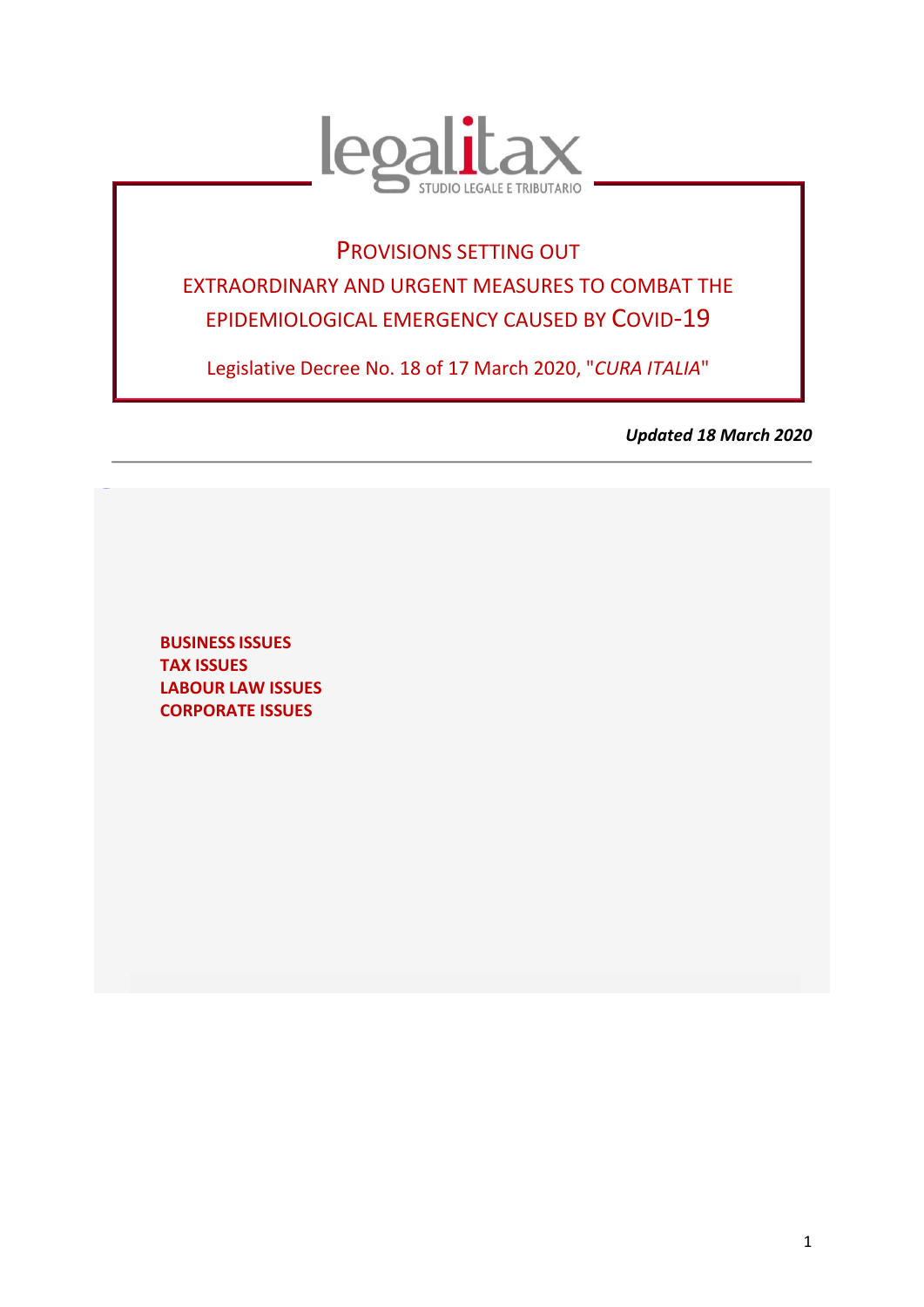#### **Concessions on rents for commercial premises (Article 65)**

In the previous *Newsletter* of of 13 March, reference was made to the interpretation problems given the hypothesis of suspension and/or reduction of rents/hire charges for premises where businesses affected by the prohibitions are conducted.

In this regard, Article 65 of the *Cura Italia* Decree has now granted those operating businesses a tax credit for 2020 amounting to 60% of the total rent for March for properties in land register category C/1 (stores and shops), in order to contain the negative effects arising from prevention and containment measures related to the epidemiological emergency caused by COVID-19.

The aforementioned tax credit can be used for offsetting only and does not apply for the activities indicated in Annexes 1 and 2 of the Prime Ministerial Decree of 11 March 2020 (i.e. those deemed essential, such as pharmacies and basic food outlets).

It should be noted that the aforementioned rule does not expressly render the tax credit conditional on actual payment of the rent (in March) by the lessee, adding further aspects for consideration regarding the aforementioned interpretative issues (including on the potential economic and tax losses for the lessor), which will require a thorough examination of the specific contractual clauses.

# **Extension of the remedy for supervening impossibility of performance (Article 88)**

Article 28 of Decree-Law No. 9 of 2 March 2020 provided for the applicability of the remedy of termination of a contract due to supervening impossibility of performance (with the consequent obligation to refund any payment already made) pursuant to Article 1463 of the Italian Civil Code, to contracts for air, rail and sea transport, in inland or terrestrial waters stipulated by persons subject to the measures restricting the freedom of movement, as identified in the same Decree-Law No. 9 of 2 March 2020.

Article 88 of the *Cura Italia* Decree also extends the applicability of this remedy to accommodation contracts where supervening impossibility of providing the service occurred as a result of the measures restricting the freedom of movement adopted pursuant to and following the entry into force of Decree Law No. 6 of 23 February 2020.

Article 88 of the *Cura Italia* Decree also provides that, with effect from the date of adoption of the Decree of the President of the Council of Ministers of 8 March 2020, the above remedy may also be applied (termination due to supervening impossibility of performance) to contracts for the purchase of tickets to events, shows, museums and/or other cultural venues, i.e. all contracts deriving from the contracting party's desire to use or participate in educational events or *lato sensu* cultural events, including theatrical and cinematographic performances, the holding of which is precluded due to the suspension of said events/activities introduced by the aforementioned Prime Ministerial Decree of 8 March 2020, until 3 April 2020 next, or any other date established by subsequent measures.

All beneficiaries of such measures are granted the right, to be exercised within the thirtyday deadline from issue of the *Cura Italia* Decree, to request from the carrier, the travel agency or the seller, reimbursement of the amount paid, after attaching the title of purchase and subject to fulfilling the conditions provided by the law. In addition, by express legislative provision, the payment made (i.e. of the price) may be refunded by issue of a *Voucher* of the same amount to be used within one (1) year of issue and without such measures resulting in additional costs or charges for the State.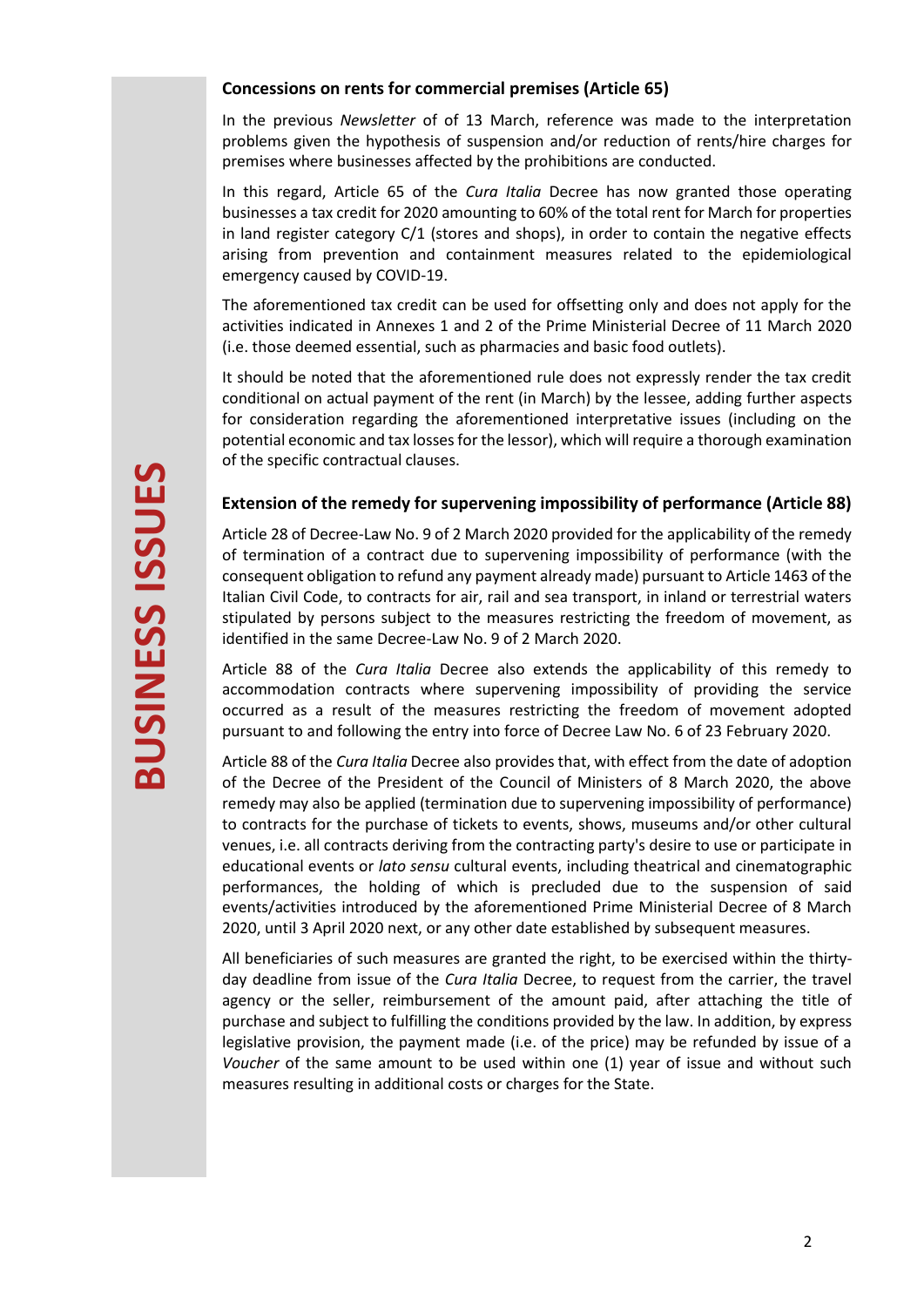# **Exclusion of liability for default (Article 91)**

<span id="page-2-0"></span>Article 91 of the *Cura Italia* Decree entitled "*Provisions on delays or defaulting on contracts arising from the implementation of containment and advance payments for public sector contracts*", introduces a measure that appears to apply even beyond the restricted scope of public sector contracts (referred to in the heading of said article, perhaps, however, with reference to the rules set out in the second paragraph of the same article), and clarifies how compliance with the containment measures deployed to avoid the spread of contagion among the population, (also) affects the criteria for assessing a debtor's liability for default or delayed payment pursuant to Articles 1218 and 1223 of the Italian Civil Code, establishing applicability of the rule even in relation to contractual clauses that provide for the levying of any disqualification or penalties for late payment or default. The matter will necessarily be subject to subsequent analysis and interpretation.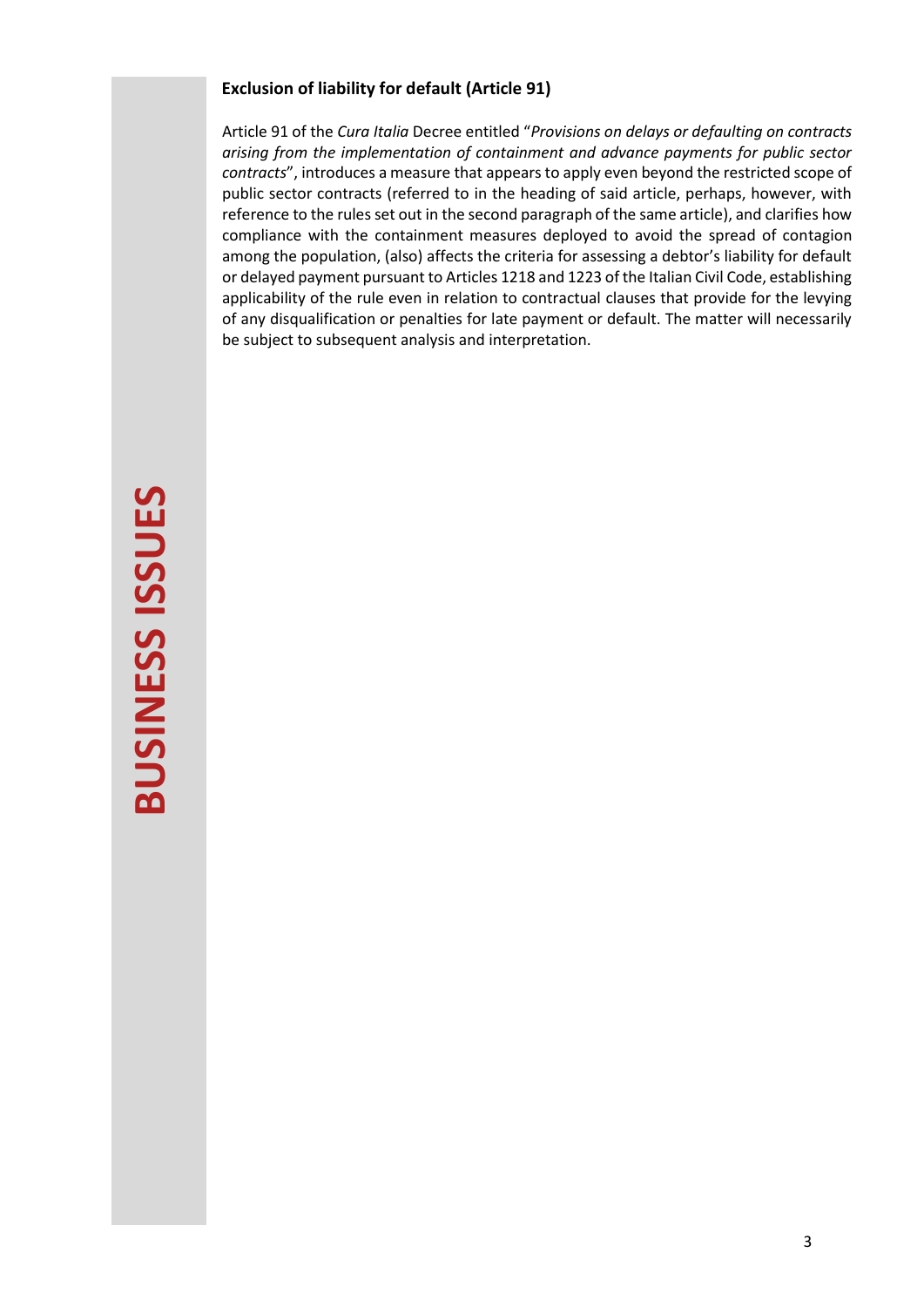# **Professionals – continuous and coordinated contracts - one-off compensation payment (Articles 27 and 28)**

**Compensation of €600** is granted for the benefit of self-employed professionals who have an active VAT number on **23 February 2020** and persons with continuous and coordinated contracts in force on the same date who are registered under the separate Management regime pursuant to Article 2, paragraph 26 of Law No. 335 of 8 August 1995 and who are not members of pension or other compulsory social security schemes. The same allowance is granted to persons with continuous and coordinated contracts who carry out activities for the benefit of amateur sports clubs and other associations. The compensation is paid – within the limits of the amounts allocated – by INPS, on application.

#### **Tax issues**

It is expressly stipulated that compensation is not included as income.

The regulation also grants a one-off compensation payment of  $\epsilon$ 600 to self-employed workers registered under the AGO special management regime (i.e. contracted artisans, traders, growers, etc.) who are not pension holders and not registered under other compulsory social security schemes. The compensation is paid – within the limits of the amounts allocated – by INPS, on application.

#### **Prohibition on combining with other benefits**

This measure cannot be combined with the one-off compensation granted to professionals and workers with continuous and coordinated contracts.

## **First-time buyer mortgages – VAT (Article 54)**

Provides for the **suspension of mortgage instalments on first-time buyer mortgage holders** who are self-employed or independent practitioners of a liberal profession; the measure – which will remain **in force for 9 months** – is subject to the presentation of **self-certification** of a loss of more than 33% of turnover in a quarter after 21 February 2020 compared with the last quarter of 2019. No obligation to present the ISEE form.

# **Financial support measures for companies - so-called Impaired receivables (Article 55)**

A provision has been introduced to encourage the transfer of impaired receivables with the option of converting to **a tax credit**, a **quota** of **deferred tax assets (DTAs)** relating to said components, in an amount equal to **20% of the nominal value of the transferred receivables (up to a maximum of €2 billion)**.

In particular, for companies which up to **by 31 December 2020 factored receivables** against **defaulting debtors**, a quota of DTA referring to the following may be converted to a tax credit:

- losses that can be carried forward which are not yet calculated as a reduction of taxable income pursuant to Article 84 of the Italian Consolidated Tax Law (TUIR);
- the amount of notional yield in excess of the total net income referred to in Article 1, paragraph 4 of Decree Law 201 of 6 December 2011, converted with amendments by Law No. 214 of 22 December 2011 (**ACE**);

which on the date of factoring of the receivables **have not yet been calculated as a reduction, benefited from or deducted from taxable income.**

#### **Exclusions**

-

The measure under examination does not apply to factoring of receivables between companies that are linked by control relationships pursuant to Article 2359 of the Italian Civil Code and to companies controlled, even indirectly, by the same person.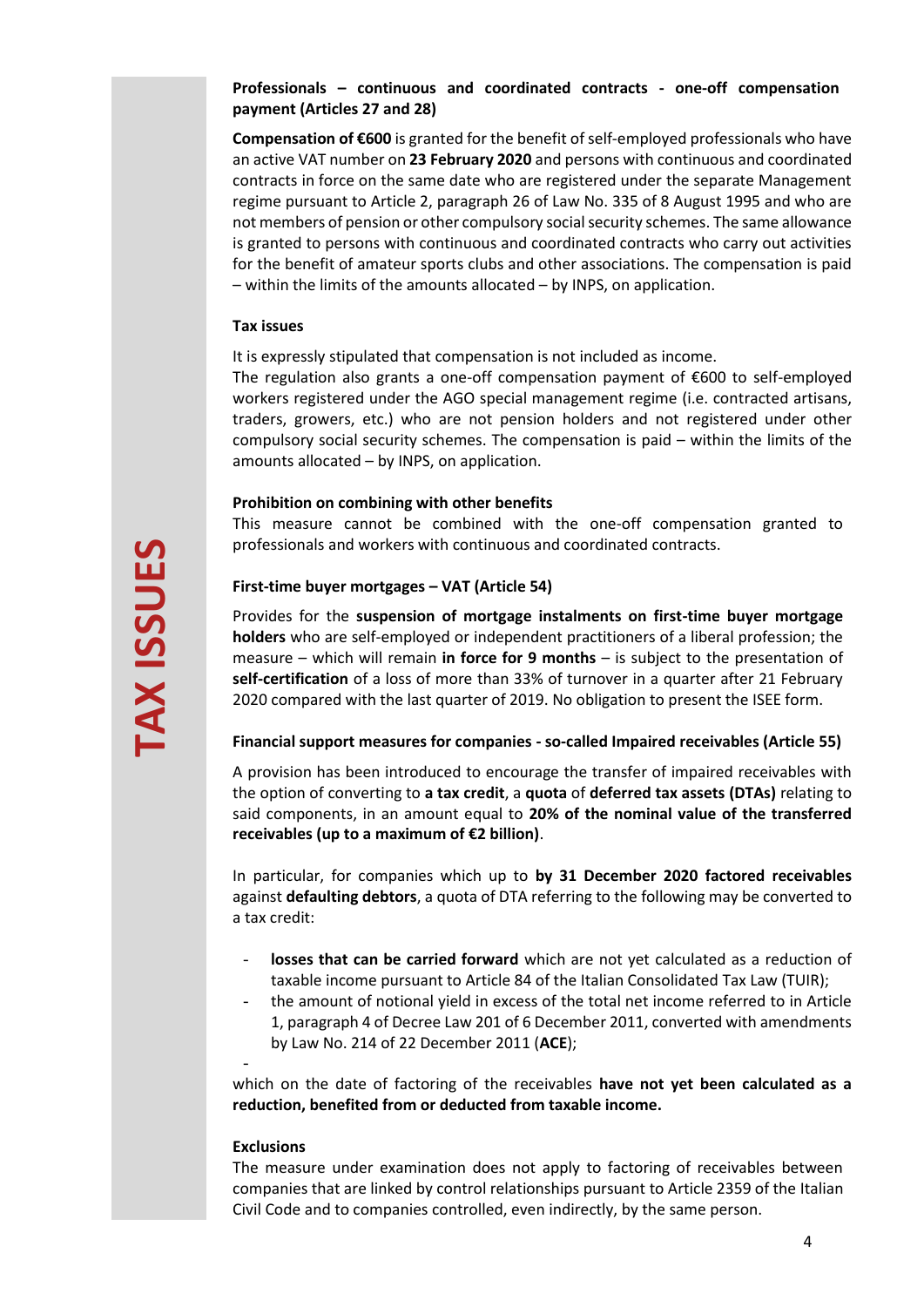#### **Leave to make payment by a different deadline (Article 60)**

The deadlines for payments to public administrations, including social security and welfare contributions and INAIL premiums, due on 16 March are extended to 20 March 2020.

### **Suspension of payments for specific categories of taxpayers (Article 61)**

The range of persons for whom the following deadlines are suspended is **extended**: (i) to payments of withholding taxes pursuant to Articles 23 and 24 of Presidential Decree No. 600/1973 (i.e. solely withholding taxes on employees' earnings and similar); (ii) fulfilment of requirements and payment of social security and welfare contributions and compulsory insurance premiums; and (iii) payments for VAT due in March 2020.

The list, supplemented on the basis of the present decree, includes, among others: tourism and accommodation companies, travel agencies, tour operators and tourist guides; sports, professional and amateur associations and clubs; operators of sports facilities, gyms, sports centres, swimming pools; theatres, concert halls, cinemas, discos, dance halls, night clubs and gaming rooms; organisers of bingo, lotteries and betting; organisers of races, fairs and events; restaurants, ice cream shops, pastry and confectionery shops, bars and pubs; museums, libraries, archives, historic sites and monuments; theme and entertainment parks; spas; kindergartens, educational and teaching services; passenger transport services and stations; vehicle hire companies, hire of sports equipment or facilities and equipment for events and shows; profit making services limited to specific activities.

To be eligible for suspension, compliance with the regulations is necessary.

For these persons **payments** and obligations are fulfilled, without the application of penalties and interest, in a single payment **by 31 May 2020** or by **payment in up to a maximum of 5 monthly instalments** of equal amounts from May 2020. **No reimbursement will be made of amounts already paid.**

**Suspension of payments (Article 62)**

**Payments due from 8 March 2020 to 31 March 2020** for taxpayers who accrued in the previous tax period, **revenues and payments of no more than €2 million** are suspended.

More specifically, this concerns not only the **payments of VAT, additional personal income tax (IRPEF) and withholding taxes at source**, but also **social security contributions** and **compulsory insurance premiums** (by way of example, it should be noted that payments relating to corporate income tax (IRES) and local tax on production (IRAP) are not suspended).

Suspended payments must be **made in a single payment by 31 May 2020**. The option to **pay the amounts as 5 monthly instalments** is, however, available from May 2020.

The suspension of VAT payments is not subject to the quantitative limit of  $\epsilon$ 2 million in volume of revenues or fees for those who run businesses or who are artists or professionals in the provinces of Bergamo, Cremona, Lodi and Piacenza.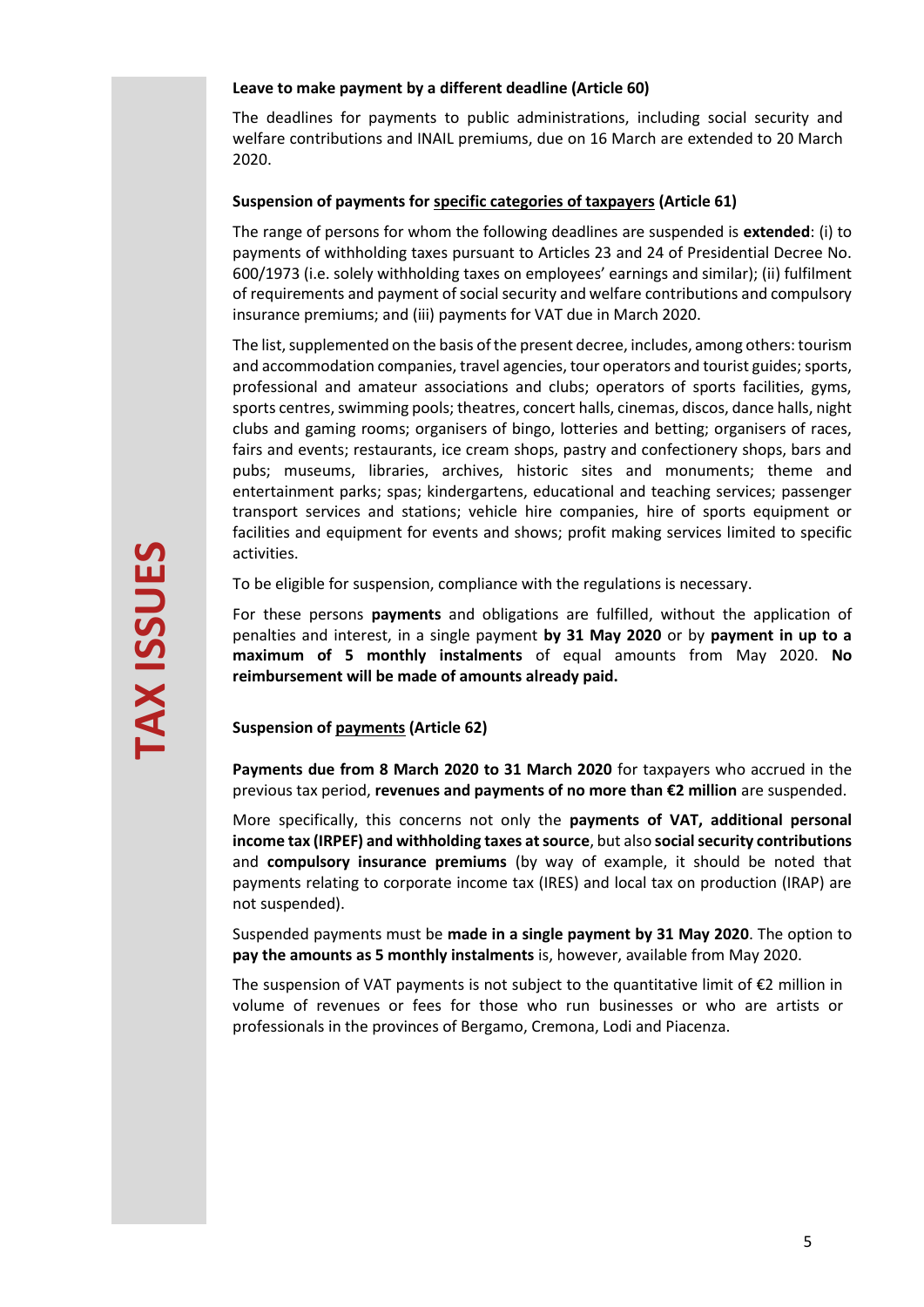#### **Suspension of the other tax requirements (Article 62)**

A**ll tax obligations due from 8 March 2020 to 31 May 2020 are suspended**other than payments and withholding taxes and withholdings relating to the regional and municipal additional amounts.

**The requirements** must be fulfilled without penalty by **30 June 2020**.

This includes filing of the 2020 VAT returns, which will normally become due on 30 April. In addition, by way of example, the filing of tax returns (IRES) and tax on production (IRAP) for entities with a tax period not coinciding with the calendar year the deadline for which would fall within the above-mentioned suspension period is also suspended.

It should be noted, however, that for the obligations related to the **pre-filled declaration**, the terms set out in the**Article 1 of Legislative Decree No. 9/2020** apply, which is why, for example **single certifications** for which it is possible to prepare the pre-filled declaration, must in any case be **sent and delivered to the recipients** by **31 March**.

## **Advance tax payments (Article 62)**

The amounts received from the date of entry into force of the Decree and up to 31 March 2020, by persons with **revenue or fees not exceeding €400,000 are not subject to advance**  tax payments under **[Article 25 and 25 bis, Presidential Decree No. 600/1973](https://portale.ecevolution.it/loginServlet?encParam=6159B48189DAFD1436D4A3C126DCCA24821F7D09C72396B5E9551044527D53553E60065CAAB54F71BAFEB09F468E1C1D58FC2512E0C8AF3AF920F6EC2FFFBC3A1B52E47939600E9FE6D825E7BE07BFA874B032C9E7D8C23375212D9D7D1C1CCEF7ACB7CEB18EFA25C7EF37B687A4E6C71EB9F2C0D7C2F504556E7D583EE4F9EA619FE45CF30B2422FC67C1928827DEB2) and for withholding** tax against presentation of an appropriate declaration by the recipient.

Persons who incurred **salaried employment expenses** in the previous month may **not** benefit from this provision.

Withholding taxes must be paid in a single instalment, by the deadline of **31 May** by the **recipient** (however, the option of payment by **5 equal instalments** from May is also available).

#### **Bonus for work carried out in the workplace (Article 63)**

A bonus of **€100 is granted for employees who cannot benefit from so called "***smart working***"**, to be calculated in proportion to the **number of working days at the workplace**.

The bonus is automatically identified for the withholding tax calculation and **does not contribute to the formation of income**.

The bonus is paid to persons whose total income in the previous year did not exceed €40,000.

The withholding tax first payment is recovered by the clearing house according to procedures that will be defined later in detail.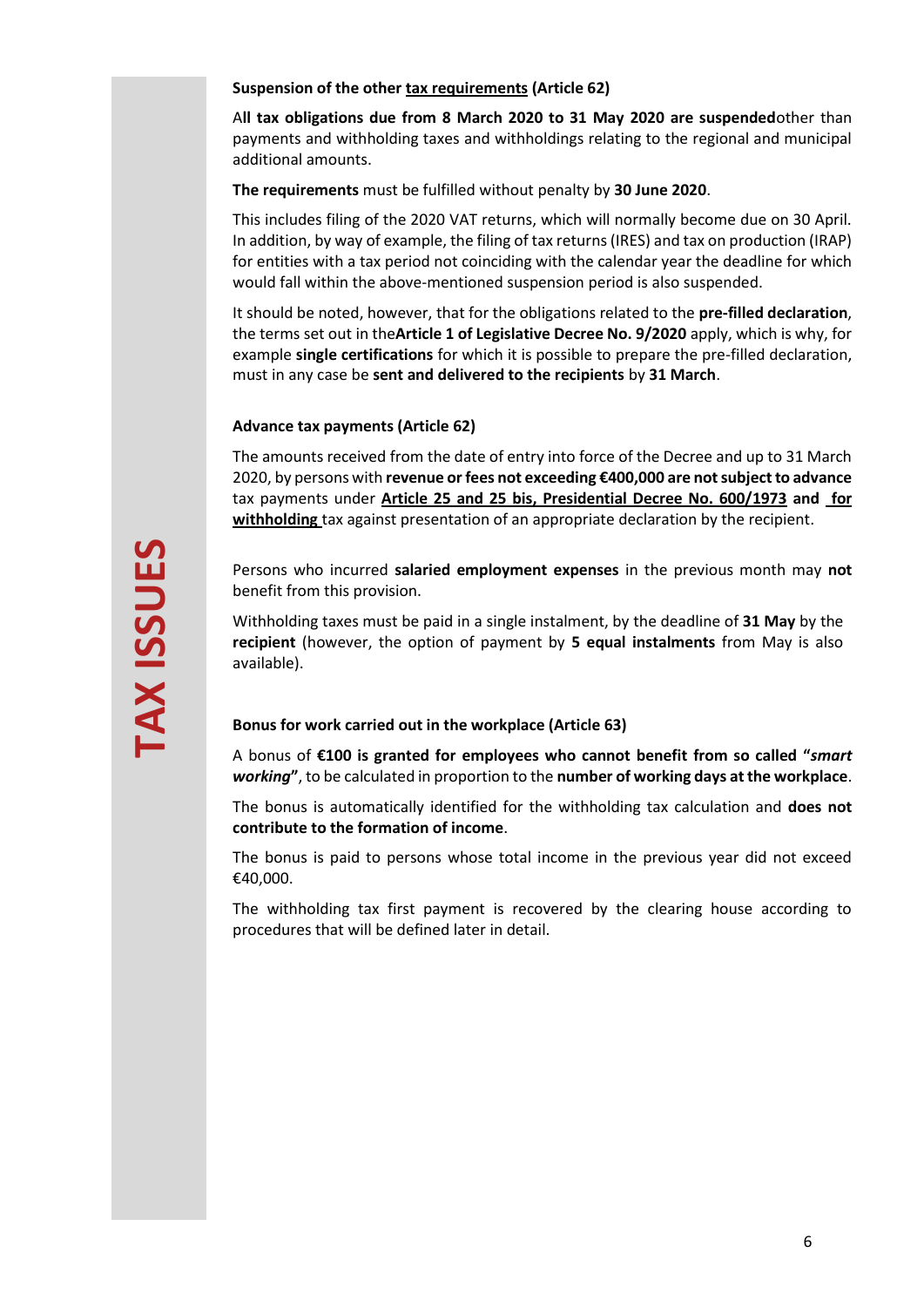#### **Environmental remediation tax credit (Article 64)**

A **tax credit of 50% of the costs incurred for remediation of the environment** and **work facilities of** up to a **maximum of €20,000** is paid to those who run businesses or who are artists or professionals.

The tax credit is granted until the **maximum amount of €50 million** is fully taken up for the year 2020.

A subsequent decree of the Ministry of Economic Development and the Ministry of Economy and Finance will govern the procedures for obtaining the aforementioned tax credit.

## **Tax credit on lease agreements (Article 65)**

For the benefit of business operators, a **tax credit is granted equivalent to 60% of the amount of rent**, relating to the month of **March 2020** for real estate in the land register category **C/1**.

#### **Deduction of charitable donations (Rule 66)**

**Charitable donations in cash and in kind**, made by natural persons and non-commercial entities to finance **COVID-19 emergency containment and management** initiatives give entitlement to a deduction from gross income tax **income of 30%**, in an amount not exceeding €30,000.

**Charitable donations in cash and in kind** to combat the epidemiological emergency of COVID-19, made by **persons with corporate income**, are **deductible from business income** for corporate income tax (IRES) and regional production tax (IRAP) purposes, **under the conditions laid down in Article 27 of Law No. 133/1999 (i.e. totally, in accordance with the conditions laid down in the aforementioned legislation) during the year in which they are carried out**.

Disbursements must be made with traceable tools so that the recipient of the donation can be identified.

# **Suspension of periods of assessment and time limits for responding to requests for a ruling (Article 67)**

The following deadlines are **suspended from 8 March 2020 to 31 May 2020**: for **settlements, audits, inspections, collection and litigation** by the tax offices.

Due to the general reference to assessment activities, the deadlines for negotiated assessment procedures must also be included in the suspension.

It should be noted that the suspension under this rule applies to the tax offices and not to taxpayers. It is therefore unclear whether, in relation to the settlement activities carried out by the tax offices (certainly suspended and relating to amicable settlement notices), the deadlines are similarly suspended for the taxpayer.

The deadlines for **providing responses to requests for appeals and tax advice** are also suspended for the same period.

The statute-barring and disqualification periods for the work of the tax offices are extended by two years for all actions to be carried out by the end of the year. In concrete terms, this will mean that the power of adjustment that expired at the end of this year will now expire at the end of 2022. This is the case, *inter alia*, for investigations relating to the 2015 tax year, omitted returns for the 2014 tax year, records resulting from the formal checks of returns for the 2015 tax year, or omitted and delayed payments arising from returns relating to the 2016 tax year.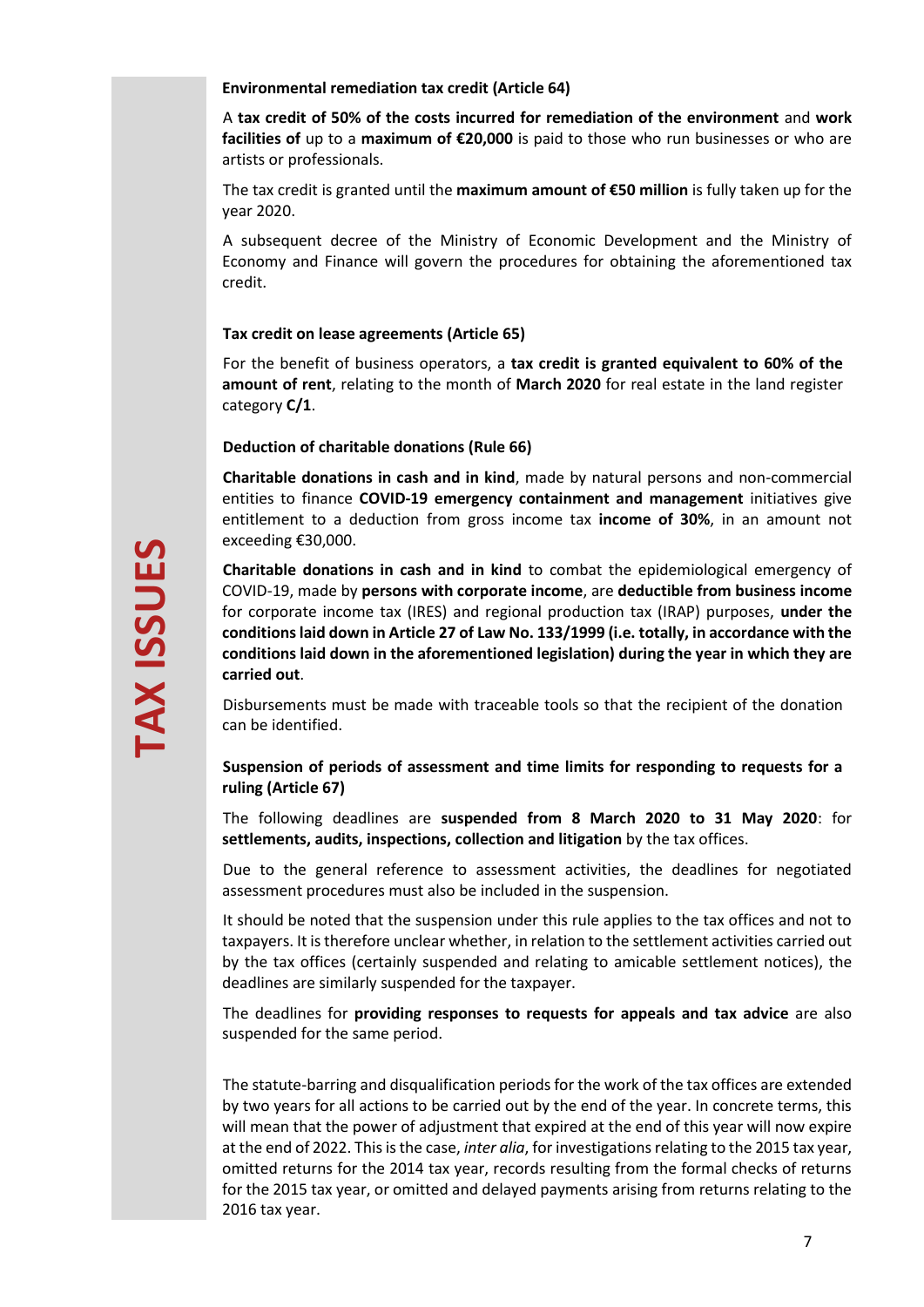## **Suspension of payment periods for records and enforceable investigations (Article 68)**

The following deadlines are **suspended for payments due from 8 March 2020 to 31 May 2020** relating to:

- **payment files** issued by collection agents,
- **enforceable investigation notices** issued by the Revenue Agency,
- **debit notices** issued by social security entities,

• **enforceable investigation notices** issued by the Italian Customs and Monopolies Agency,

• **injunctions** and **enforcement** notices issued by local authorities.

Payments must be made, in **a single** instalment, by **30 June 2020: this provision gives rise to great confusion because it effectively seems to assimilate the benefit of suspension with a cause for forfeiture of the existing option to pay by instalments.** 

However, the following **must be paid by 31 May 2020**:

- the instalment for so-called "*ter* scrappage" which expired on 28 February 2020;
- the "balance and write-off" instalment due on 31 March.

A provision is cited (Article 12 of Legislative Decree 159/2015) whereby the provisions on the suspension of payment deadlines for duties, contributions, etc. also involve, for a corresponding period of time, **the suspension of the deadlines established for fulfilment of procedural requirements**.

Hence it must be inferred (but see on Article 83) that the suspension of the procedural deadlines (petitions, appeals, etc.) will operate, also for taxpayers and not only for tax offices, until 31 May.

## **Statement on waiver of suspensions (Article 71)**

There are forms of statements for taxpayers who do not avail themselves of **one or more of the facilities for suspension of payments** pursuant to the Decree, bur rather make all or some of the suspended payments, **notifying** the Ministry of Economy and Finance.

#### **Suspension of hearings and deferment of deadlines (Article 83)**

**All hearings** of civil and criminal proceedings pending at all judicial offices (with specific exceptions under the same rule) **are automatically deferred until 15 April 2020.**

For the same period, **the deadlines for carrying out any action in the context of the same proceedings, including introductory formalities, are suspended**.

The provisions cited above also apply to proceedings before the **tax commissions, thus including actions at all grades of tax hearings.**

**However, it was previously indicated that** the deadlines for lodging an appeal at first instance before Tax Commissions and the deadline for filing a claim/mediation request were also suspended. This clarification would therefore seem unjustifiably to limit the suspension of deadlines solely to tax proceedings at first instance.

It is likely this simply reflects a lack of regulatory coordination, since it is not possible to assume that only in the context of tax proceedings (and not in others) does the suspension of deadlines concern only proceedings at first instance.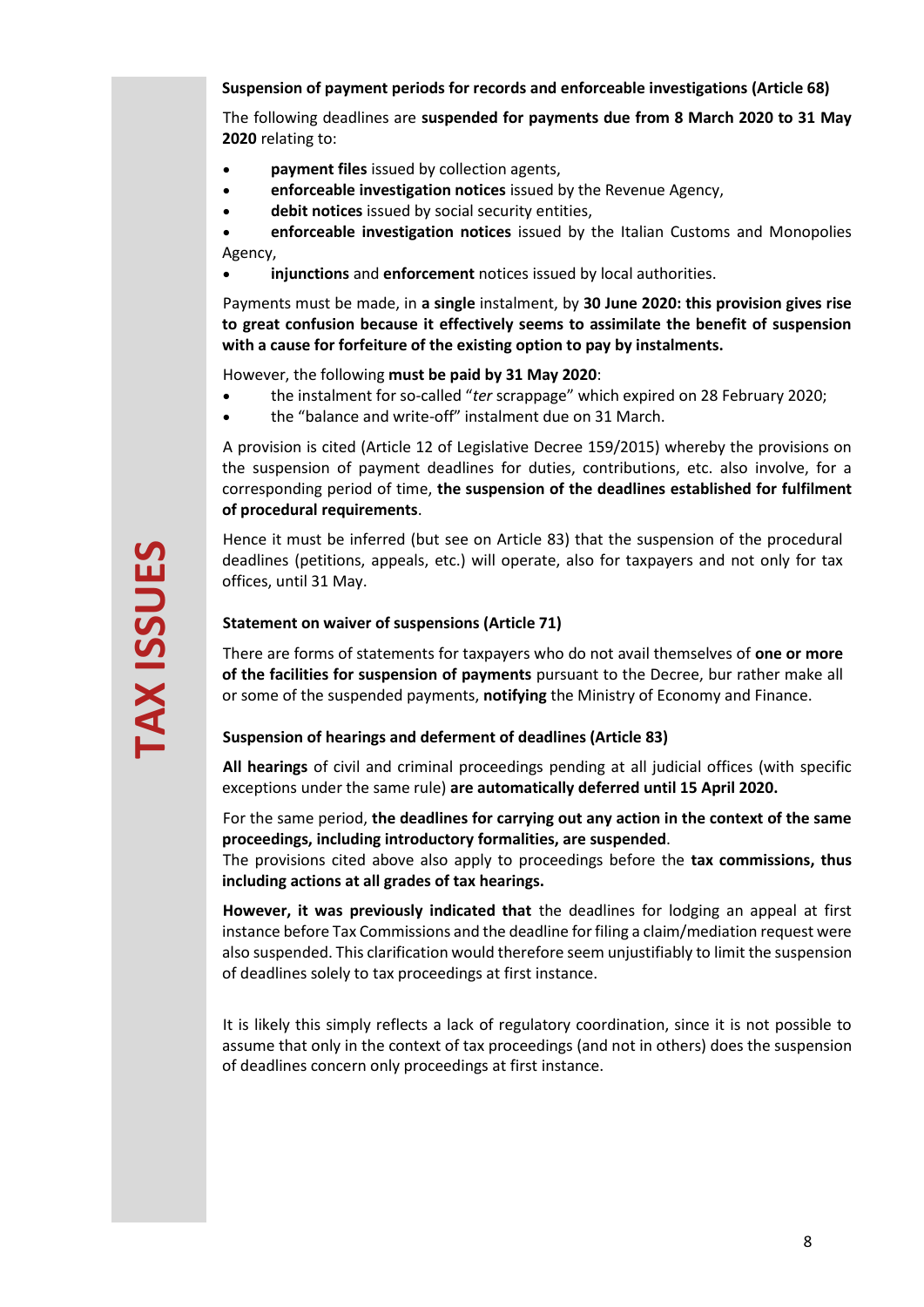In any case, the extension of these provisions to tax hearings does not appear consistent with the content of Article 68 above. This provision, which refers to Article 12 of Legislative Decree 159/2019, also suspends until 31 May next, procedural deadlines for taxes of which payment is suspended.

The suspension deadlines should logically be added to the ordinary deadlines, as is the case for suspension due to the holiday period (1/8-31/8) and for previous extraordinary circumstance (e.g. when pending disputes are settled). However, it is hoped that clarification will be given since, compared with the previous situation it is clear that if the deadline expires during a period of suspension, it will be postponed until the end of said period. From a literal interpretation this statement implies that, on the contrary, deadlines that expire in this time frame do not follow the same rule and therefore, the start date for calculation of the previously interrupted deadline is not the end of this period.

If, by calculating the deadline in retrospect, it falls during the period of suspension, the activity or hearing from which the period for calculating the deadline starts is deferred in order to allow for compliance.

With regard to the provision of services within the judicial offices, paragraphs 6 and 7 of the aforementioned Article 83 give the heads of those offices the power (after the necessary consultations), for the period between 16 April and 30 June 2020, to adopt further measures for the protection of health, including the postponement of hearings until after 30 June 2020.

## **Extension of deadlines in the insurance sector (Article 125(2))**

The deadline pursuant to Article 170-*bis* (1) of Legislative Decree 209/2005 (normally 15 days) is extended for a further 15 days whereby the insurance company keeps the guarantee provided under the previous insurance contract operational until the new policy enters into effect.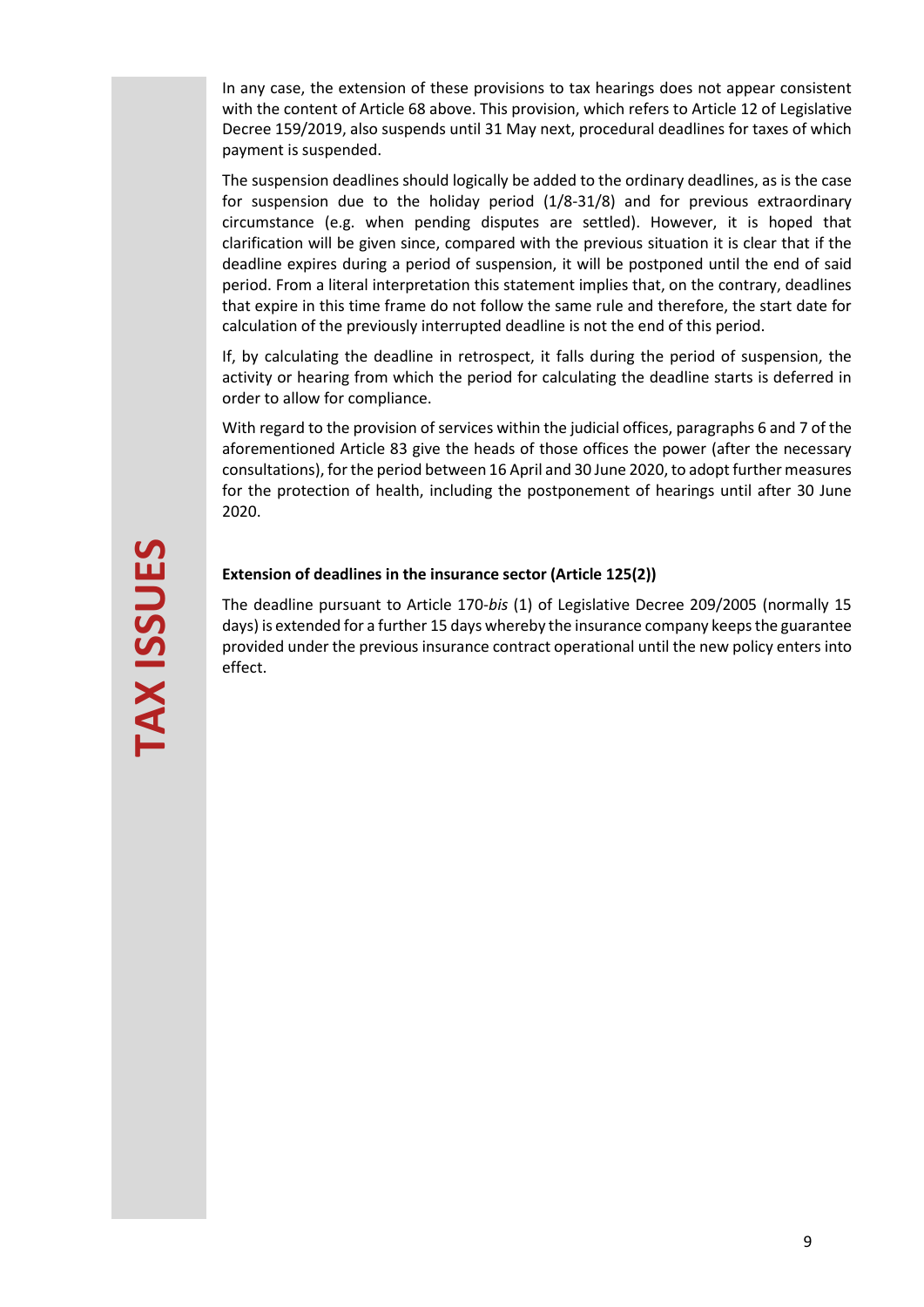### **Extension of special measures on social protection schemes (Articles 19 – 22)**

The **special redundancy fund** is reintroduced for all workers in companies - even "micro" companies with up to 5 employees and including the agricultural sector, who are not covered by the current social protection schemes: the subsidy will provide up to nine weeks of wage top-ups and in any case until August 2020.

The application must be submitted by the end of the fourth month following that in which the period of suspension or reduction began; information, consultation and joint examination must be carried out, including electronically, within 3 days following the application.

The **Salary Supplement Fund** (FIS), another income support tool in the event of a cessation or suspension of work, was also strengthened, as revisited by the 2015 reform.

Without prejudice to the suspension and/or reduction of work resulting from the current emergency situation, for the **CIGO (ordinary redundancy fund) a special single cause, "Covid-19 emergency "**, is introduced in order to simplify the access procedures.

Simplified procedures derogating from the limits laid down by current legislation are also envisaged, for example by excluding the payment of the additional contribution. Deadlines for submission of applications are also set forth.

The allowance is granted by the method of direct payment of INPS (social security) benefits. The funds referred to in Article 27, of Legislative Decree No. 148 of 14 September 2015, guarantee the payment of the ordinary benefit referred to in paragraph 1 by the same methods as in this Article. Employees covered by the rules referred to in this Article must have been employed by the employers requesting the benefits on 23 February 2020.

As a residual form of protection with regard to employers in the private sector including agriculture and fisheries and religious organizations recognized under civil law, for which the protection provided by the current provisions on suspension or reduction of hours during the working relationship does not apply, the autonomous Regions and Provinces, may given the COVID-19 epidemiological emergency, subject to agreement, which may also be concluded electronically and which is not necessary for companies employing up to five employees, with the trade union organisations that are comparatively most representative at national level for employers employing more than five employees, grant special redundancy fund salary supplements by way of derogation, for the duration of the suspension of the employment relationship and in any case for a period not exceeding nine weeks.

It is possible, **for companies that already have a special redundancy salary supplement scheme in progress,** to apply for ordinary payments, releasing them from the obligation to pay additional contributions, excluding the periods in which the two schemes co-exist from the calculation of the maximum limit of the duration and also, establishing derogations from the procedural deadlines provided for by the applicable legislation. The granting of "ordinary" payments suspends (*recte* is conditional on suspension of) supplementary payments under a special redundancy fund scheme that already exists.

For companies that already have a special redundancy fund pay supplement scheme, the rule introduces, for employers enrolled in the pay supplement redundancy Fund who already have a solidarity benefit, the possibility to apply for an ordinary benefit under Article 18, again dispensing them from the payment of additional contributions and excluding the periods in which the two schemes co-exist, from the calculation of the maximum limit of the duration.

**It should be noted that the government has allocated around €5 billion for the measures concerning the redundancy Fund**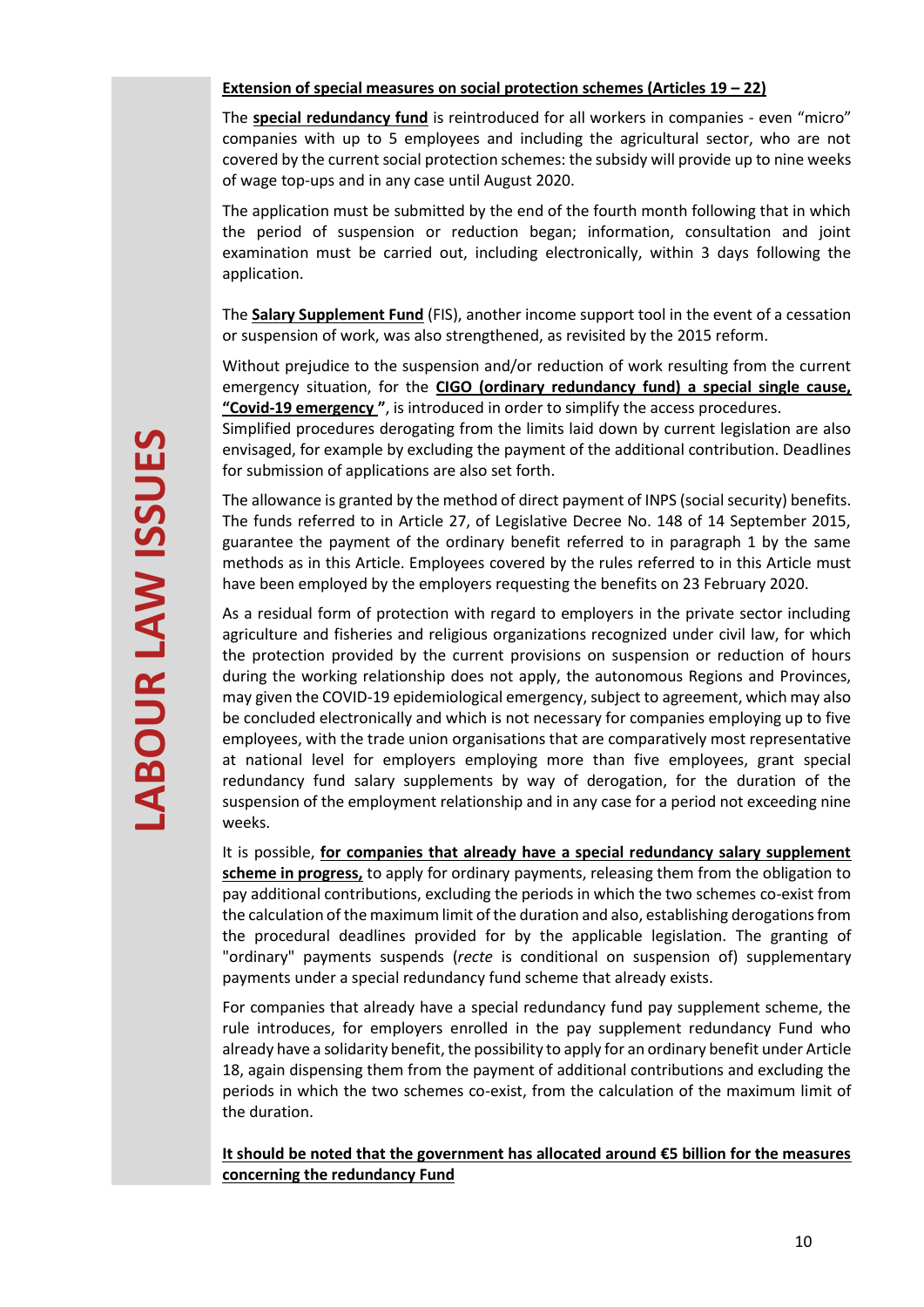# **50% paid parental leave (Article 23)**

Parents with children under the age of 12 are granted leave of absence if the children are obliged to stay at home following school closures. "Special" leave will apply to all employees. The allowance will be 15 days maximum to be shared between the mother and father but not at the same time, and the pay will be equal to 50% of the salary.

No age limit for disabled children. Special unpaid leave is provided for employees with children between the ages of 12 and 16. As an alternative to parental leave, working parents with children under 12 may request *childcare vouchers*. The bonus for the purchase of childcare services is provided for "in the total maximum limit of  $\epsilon$ 600 and is provided through the family allowances booklet". The voucher value is increased to €1000 for doctors, nurses, health technicians and researchers.

# **24 additional days in 2 months for allowances L. 104 (Article 24)**

People with disabilities will be able to apply for up to 24 days additional allowance in the next two months. The allowance provided by Law 104 may be increased by 12 days and will be covered by the relevant figurative contribution, both in March and in April.

# <span id="page-10-0"></span>**Leave and allowance for employees in the public sector as well as the accredited private healthcare sector - bonus for the purchase of childcare services (Article 25).**

With effect from 5 March 2020, parents employed in the accredited public or private sector are entitled to paid leave. Employees in the medical, nursing and equivalent categories may instead apply for a leave bonus for the purchase of childcare services for the care of children up to 12 years of age up to a total limit of €1,000. The payment of the allowance and the details of the arrangements for taking leave are the responsibility of the employing public administration.

# **Active monitoring of private sector workers (Article 26)**

The period spent in quarantine under active surveillance or in self-isolation is considered as equivalent to periods of sickness for the purposes of the financial benefits provided for by the reference legislation and cannot be counted for the purposes of the reporting period. Until 30 April, periods of absence of public or private employees who are recognised as having a serious disability or who are certified as having a particular risk condition are considered equivalent to admission to hospital.

# **Professional allowances, persons with continuous and coordinated contracts, Agricultural, entertainment, seasonal and tourism workers - allowances are not cumulative (Articles 27-31)**

Self-employed professionals with VAT numbers active on 23 February 2020, employees with continuous and coordinated contracts active on the same date and, members of the Separate Management regime who are not pension holders and not registered in other compulsory forms of social security, fixed-term agricultural workers and entertainment workers, are granted a payment in March of €600 which is not included in the formation of income. These indemnities are not cumulative and are not granted to recipients of citizenship income.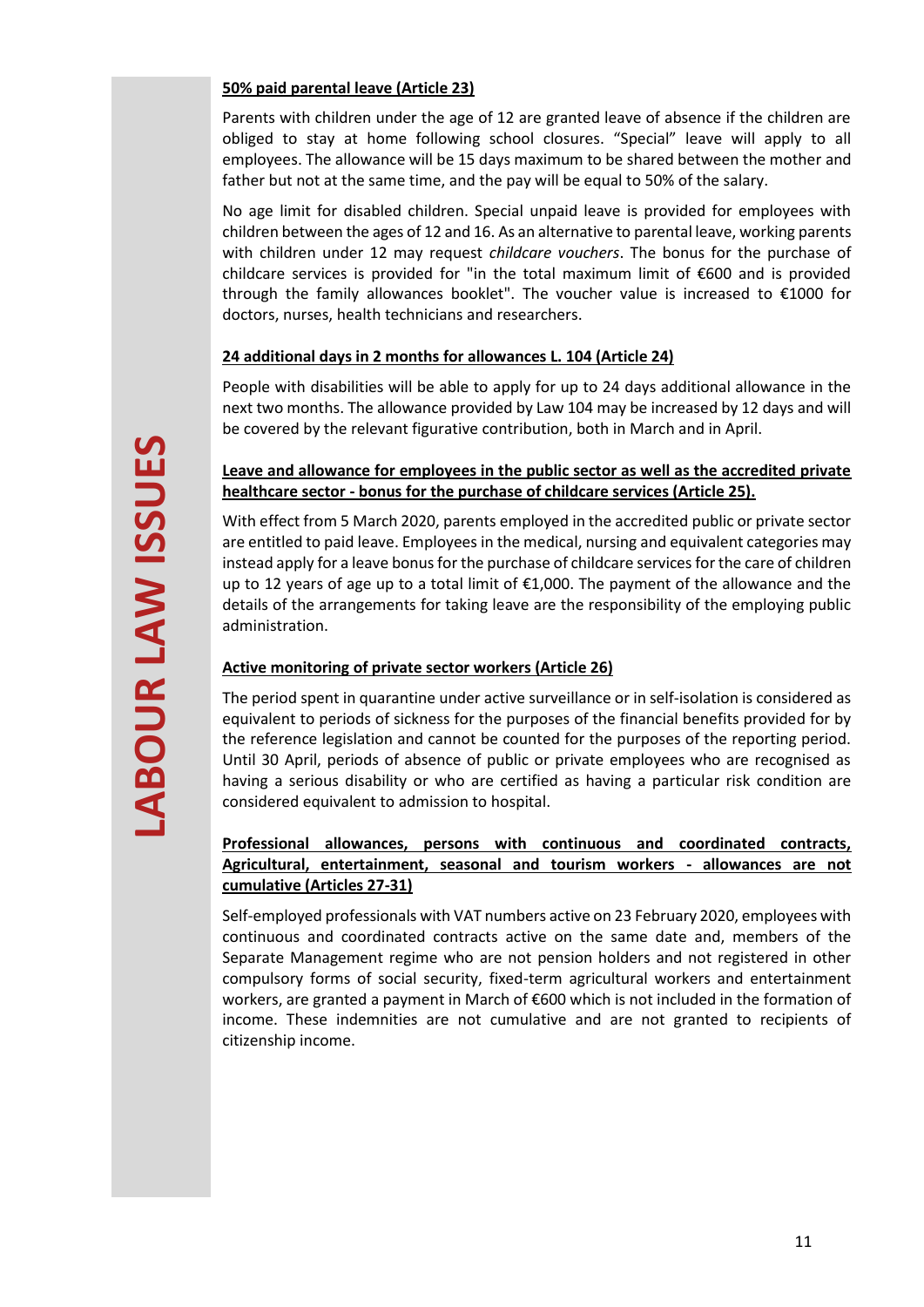# **Extension of deadlines for submission of applications for involuntary redundancy benefits, NASpI - DIS-COLL (Articles 32-33)**

The deadlines for the submission of an application for NASPI and DISCOLL involuntary redundancy benefits, under penalty of forfeiture, are extended from sixty-eight to one hundred and twenty-eight days for involuntary cessation of work occurring in the year 2020, while for applications submitted beyond the ordinary deadline payments are made from the sixty-eighth day following the date of involuntary termination of the employment relationship. The deadlines for submission of the application for an incentive to selfentrepreneurship as well as the deadlines for the fulfilment of the information obligations imposed on the employee are also extended by 30 days.

## **Extension of forfeiture deadlines for pension and social security (Articles 34 and 37)**

The suspension is hereby ordered, from 23 February and until 1 June 2020, of the forfeiture period relating to benefits provided by INPS and INAIL including for contributions relating to domestic work (domestic workers, home helps (COLF)) the payment is deferred until 31 May and will be net of penalties and interest.

# **Flexible working (Article 39)**

The rule provides that, until 30.4.2020, disabled workers pursuant to Article 3, paragraph 3 of Law 104/92, or workers who have a disabled person in their household covered by the rule, have the right to smart working. This right is conditional solely on the compatibility of smart working with the actual performance of each individual's work. On the other hand, in the second paragraph, the rule gives a right of priority for smart working to workers who, having applied for it, are suffering from documented serious diseases which reduces their capacity for work.

In general terms, the provisions of Decree Law No. 8.3.2020 (Article 2, first paragraph, letter r) apply to the preferential use of smart working, whenever possible, purely by unilateral decision or without the worker's consent, throughout the national territory and until 31.7.2020.

# **Prohibition on dismissal (Article 46)**

For the next 60 days, companies will not be able to dismiss staff on the basis of "justified objective reason" (drastic fall in orders, closure of a department for cases of contagion, etc.). The express reference to Article 3 of Law No. 604 of 66 raises doubts as to the application of the ban to executives. The prohibition also establishes procedures for collective dismissal (Articles 4, 5 and 24 of Law 223/1991) and suspends those initiated after 23 February 2020. However, the dismissal procedures initiated before and in progress on 23 February may be completed but in our opinion, the right to proceed with dismissal at the end of the joint examination procedure remains suspended.

# **Air transport (Article 79)**

Finally, measures to support the aviation industry are envisaged, such as the payment of compensation for the losses incurred by undertakings holding a passenger transport licence fulfilling public service obligations; the increase in the special fund for income and employment support and for retraining and retraining of staff in the sector, and provision for the establishment of a new company wholly owned by the Ministry of Economy and Finances, i.e. controlled by a company with a majority public sector shareholding even indirectly, in view of the emergency situation regarding the business of Alitalia -Società Aerea Italiana S.p.a. and Alitalia Cityliner S.p.a. both in extraordinary administration.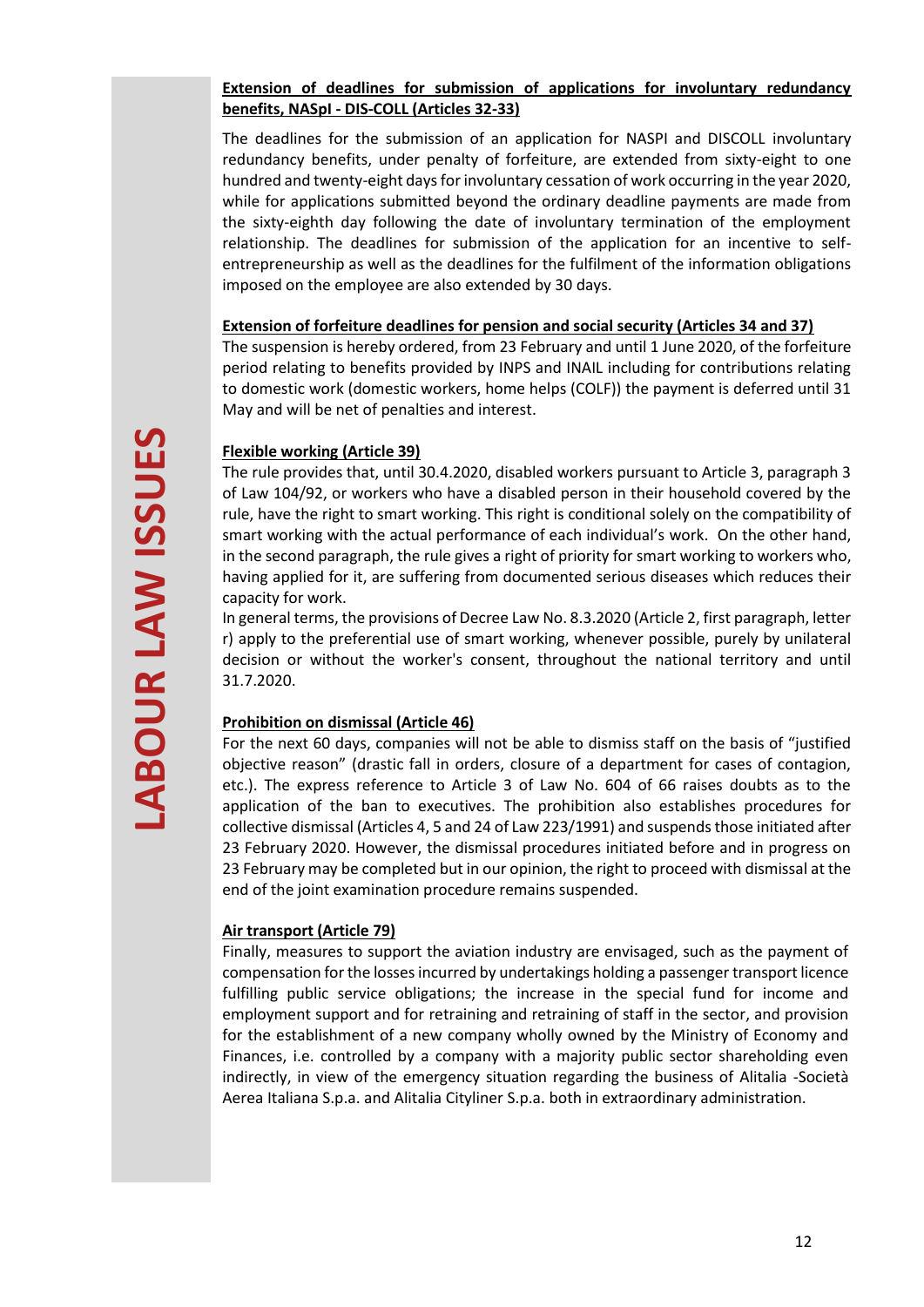#### **Rules on the conduct of company/shareholder meetings (Article 106)**

Notwithstanding the provisions of Article 2364, second paragraph, of the Italian Civil Code (which requires that an ordinary shareholders' meeting be called at least once a year within 120 days of the end of the financial year) and Article 2478-bis of the Italian Civil Code (which sets the deadline for submitting the annual financial statements to shareholders within 120 days of the end of the financial year), all companies are permitted to call a shareholders' meeting to approve the financial statements within 180 days of the end of the financial year.

In order to facilitate the holding of meetings, with regard to joint stock companies, limited partnerships, limited liability companies and cooperatives and mutual insurance companies, votes may be cast electronically or by correspondence and meetings may be held via telecommunications systems, including in derogation from the provisions of the Articles of Association.

The aforesaid companies may also stipulate that the meeting may take place, including exclusively, by means of telecommunications systems which guarantee the identification of participants, their participation in and the exercise of their voting rights, pursuant to and for the purposes of Articles 2370, fourth paragraph, 2479-bis, fourth paragraph, and 2538, sixth paragraph, of the Italian Civil Code; the provision clarifies finally, that it is not necessary for the chairman, secretary or notary to be in the same place, where this provided for.

<span id="page-12-0"></span>It is specified that - even in derogation of the provisions of Article 2479, fourth paragraph, of the Italian Civil Code (which, among other things, provides for a resolution of the shareholders' meeting to amend the articles of association, a decision to carry out operations involving a substantial amendment of the company object and the mandatory reduction of share capital for losses) and the various provisions of the Articles of Association, limited liability companies may allow shareholder decisions to be adopted by written consultation or by express written consent.

Companies with listed shares (as well as companies admitted to trading on a multilateral trading platform and companies with large numbers of shares held by members of the public) may have recourse to the designated representative provided for by Article 135 undecies of the Consolidated Law on Finance (TUF) for the exercise of voting rights at ordinary and extraordinary shareholders' meetings, even where the Articles of Association provide otherwise; said companies may also provide in the notice of meeting that participation at a Shareholders' Meeting shall take place exclusively through the said representative; powers and/or sub-powers may be delegated to the said designated representative pursuant to Article 135-novies of the Consolidated Law on Finance (TUF).

In view of the emergency situation, "peoples" banks *[banche popolari*], cooperative credit banks and mutual insurance companies (including by way of derogation from Article 150 bis, paragraph 2-bis, of the Consolidated Law on Banking (TUB), according to which the articles of association of "peoples" banks *[banche popolari*], must fix the maximum number of proxies that may be granted to a shareholder as 20, Article 135-duodecies of the Consolidated Law on Finance (TUF), provides in order to allow the use of the rules governing voting by proxies, including with regard to cooperative companies under Article 2539, first paragraph, of the Italian Civil Code, which stipulates with regard to cooperative credit banks, that each member may represent up to a maximum of 10 members, as well as the provisions in the articles of association providing for limits on the number of proxies that may be delegated to the same person) may appoint the designated representative defined in Article 135-undecies of the Consolidated Law on Finance (TUF) to act at shareholders' meetings. The said companies may also provide in the notice of meeting that the meeting may be convened exclusively through the said representative.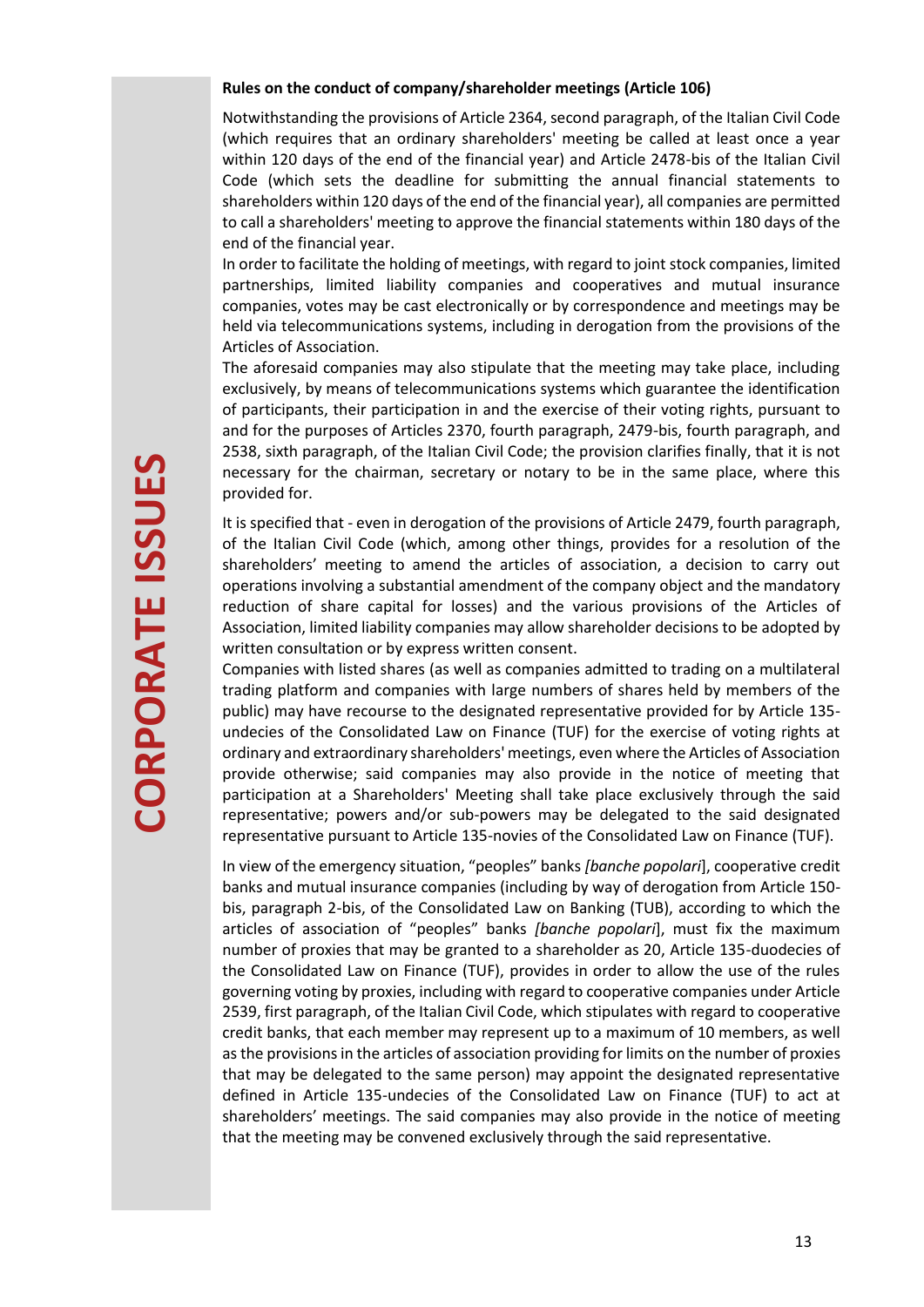In such cases, Article 135-undecies, paragraph 5, of Legislative Decree No. 58 of 24 February 1998 does not apply. The same paragraph 6 shall set the date for the granting of a proxy to the representative as provided in Article 135-undecies of the Consolidated Law on Finance (TUF) as the second day before the date of first call for the meeting.

The aforementioned provisions of the Cura Italia Legislative Decree shall apply to shareholders' meetings called by 31 July 2020 or any date, if later, on which the state of emergency relating to the health risk associated with the onset of the COVID-19 epidemic remains in force.